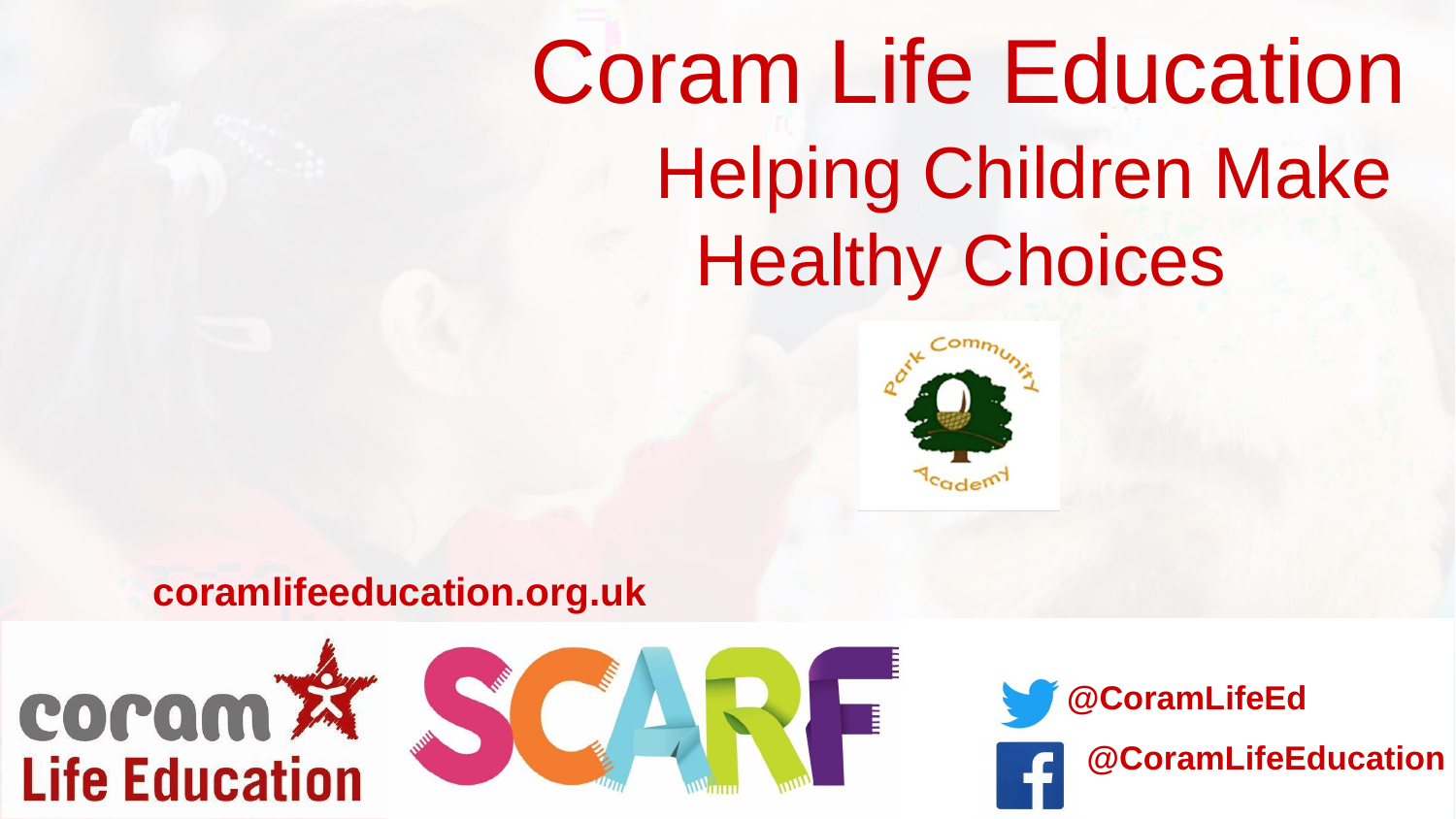

#### **What is Relationships Education?**

Relationships Education in primary schools should teach the fundamental building blocks and characteristics of positive relationships, with particular reference to friendships, family relationships, and relationships with other peers and adults. At Coram Life Education we believe that children should learn about relationships as well as the emotional, social and physical aspects of growing up, human sexuality and sexual health, in an age-appropriate way. This goes beyond learning about relationships, to include puberty, how a baby is conceived and born, body ownership, and safeguarding. Although we refer to o ur resources as our Relationship Education programme, they also include elements of Health Education as well as non-statutory sex education. Therefore we often refer to it as RSE: Relationships and Sex Education.

Our RSE lessons are a key part of SCARF – our package for schools which provides much more than a PSHE scheme of work. It provides the framework for a wholeschool approach to improving children's wellbeing and progress, based on the five SCARF values: safety(S),caring(C),achievement (A), resilience (R) and friendship (F).

Our Relationships and Sex Education resources help children and young people to be safe, healthy and happy, both as they grow, and in their future lives. Delivered as part of PSHE (England) RSHP (Scotland) or Science, they help schools meet their current SMSC development, safeguarding, and emotional wellbeing requirements, as well as ensuring that they meet the requirements of the DfE Primary Relationships, Sex and Health Education Curriculum, and National Curriculum Science from 2020. In the following pages you will see how our programme builds year on year introducing each theme in an age-appropriate way.

**©** Copyright Coram Life Education SCARF resources Editable version V1.1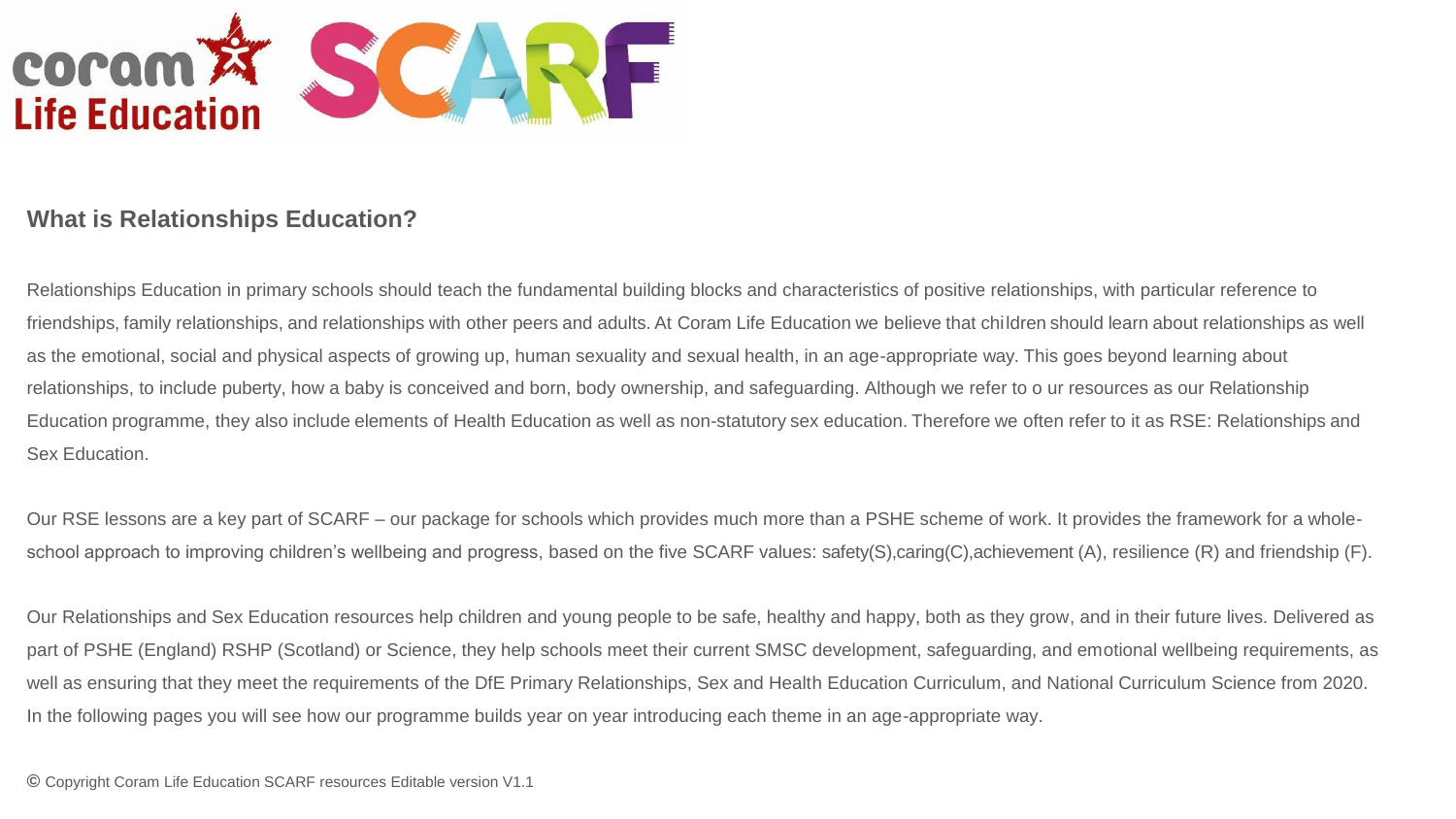

## **Class 1B content**

- Weather
- Me and my body
- Healthy eating
- Hand washing
- People who keep me safe
- Looking after my friends
- Looking after my environment
- Staying safe indoors & outdoors

### **Sample Learning Activities**

- Discuss things I like/how I feel with visuals.
- Draw a picture of myself identifying features.
- Read 'Elmer' as a class and mix paint to see different colours we can make.
- Role play helping a friend/asking for help.
- Practise putting things back where they belong.
- Sorting task using visuals safe/not safe.
- Create a calm area together to encourage relaxation/rest

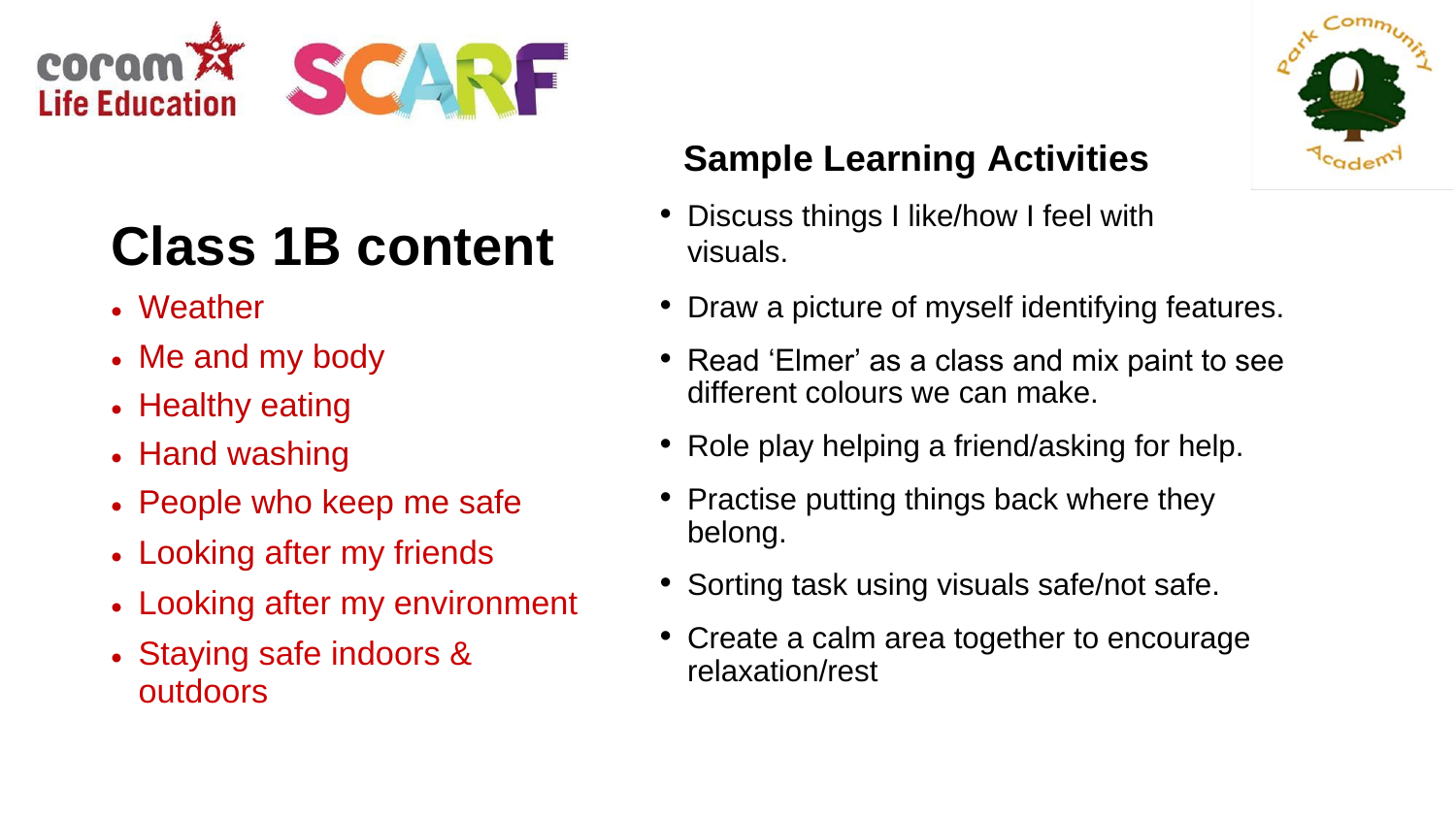

### **Class 1P content**

#### **Extending learning from EYFS, new content includes:**

- Seasons and change
- Life stages in plants, animals and humans
- Human life stages: Who will I be?
- Same and different
- Looking after my special people
- My feelings

#### **Sample Learning Activities**

- Discuss how the seasons change and what happens.
- Read 'All About Me' book as a class and identify similarities and differences between each other.
- Role-play how you can help your special people at home.
- Draw pictures of a friend. At the bottom of the picture indicate how they can look after that friend or how their friend looks after them.
- Sorting life cycle visuals, for example: baby, child, teenager, adult, old age.

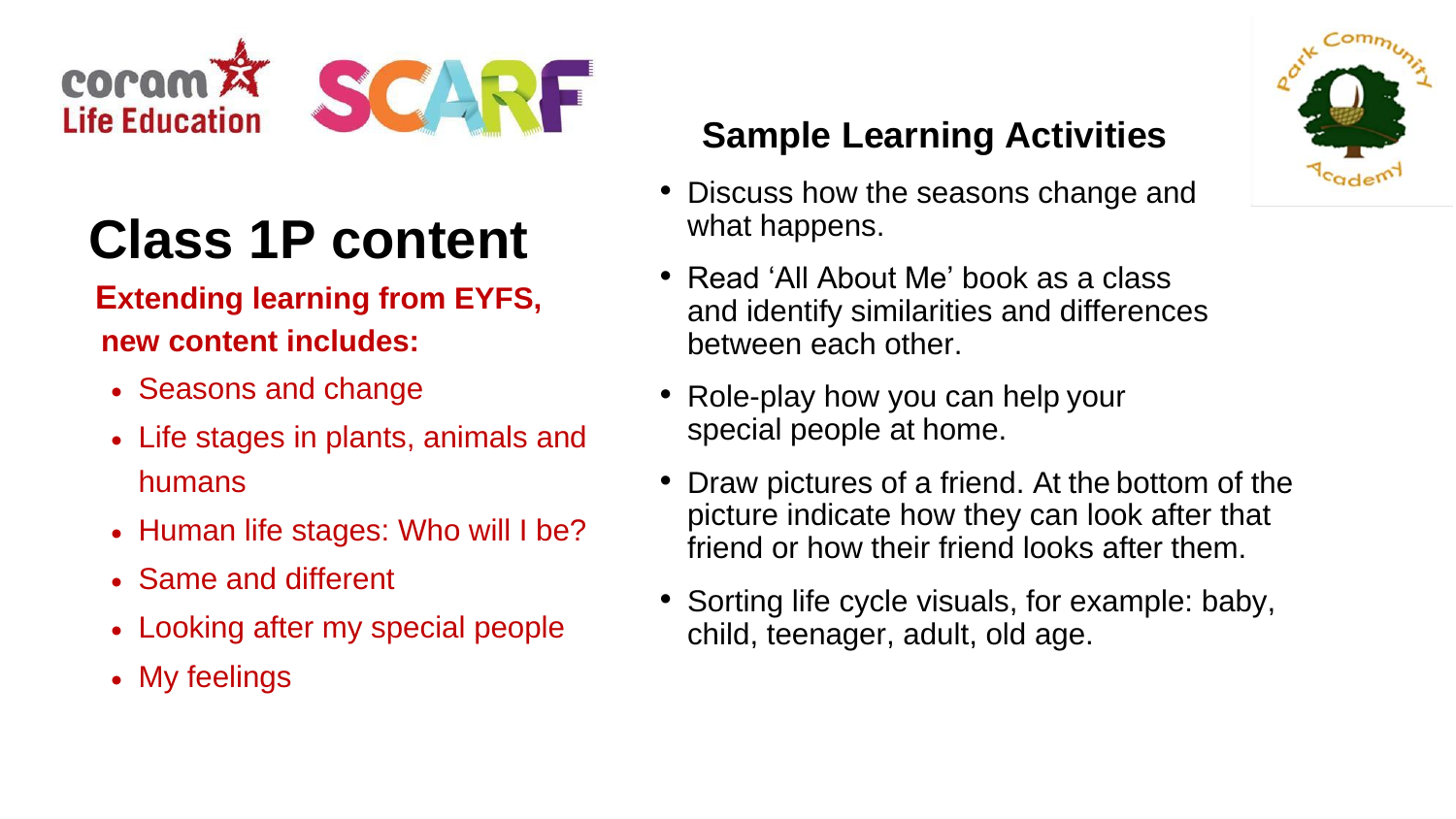

## **Class 1C content**

#### **Extending learning from EYFS, new content includes:**

- Our special people
- Caring behaviour
- Respecting others
- Surprises and Secrets
- Good or bad touches
- Getting bigger
- Where do babies come from?
- Privacy (including naming genitals)
- Feelings

- Recognise and name some of the qualities that make a person special to them.
- Team work activities/listening games.
- Discuss differences between surprise and secret – sort to show the difference.
- Discuss privacy using NSPCC 'Underwear Rule' resources.
- Read a book together about getting bigger.
- Using the pair cards, match up the baby animal with its adult equivalent.
- Sing 'Head, shoulders, knees and toes' and identify all external body parts.

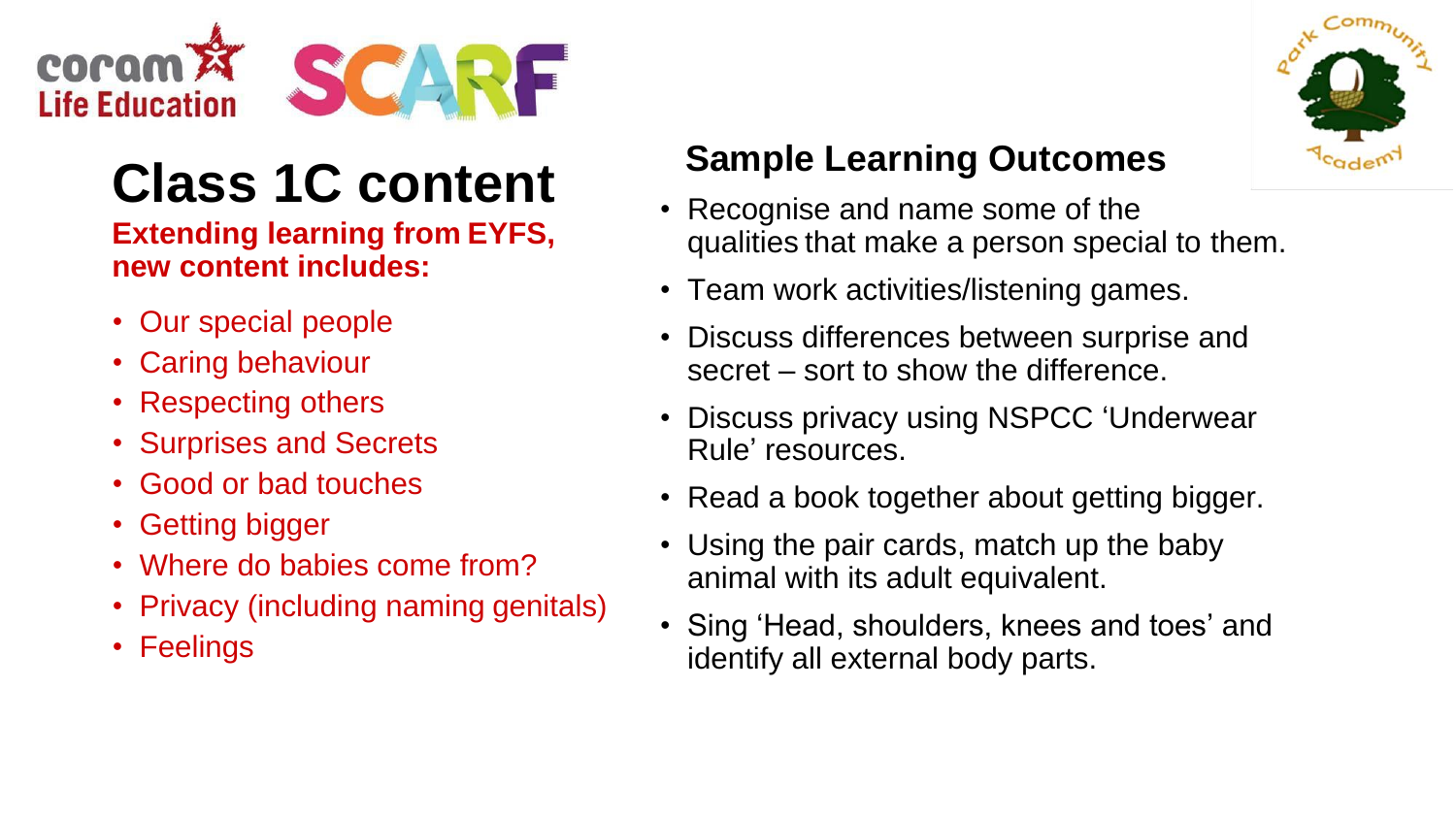

### **Class 2B content**

**Extending on previous learning, new content includes:**

- Feelings and bodies
- Keeping themselves and others safe
- Growing from young to old and how people's needs change
- Bullying or teasing?
- Becoming more independent

- Identify some of the ways that good friends care for each other.
- Recognise that people's feelings and bodies can be hurt.
- Explain where someone could get help if they were being upset by someone else's behaviour.
- Identify situations in which they would need to say 'Yes', 'No', 'I'll ask', or 'I'll tell', in relation to keeping themselves and others safe.
- Identify the types of touch they like and do not like.
- Discuss using the toilet independently and privately.

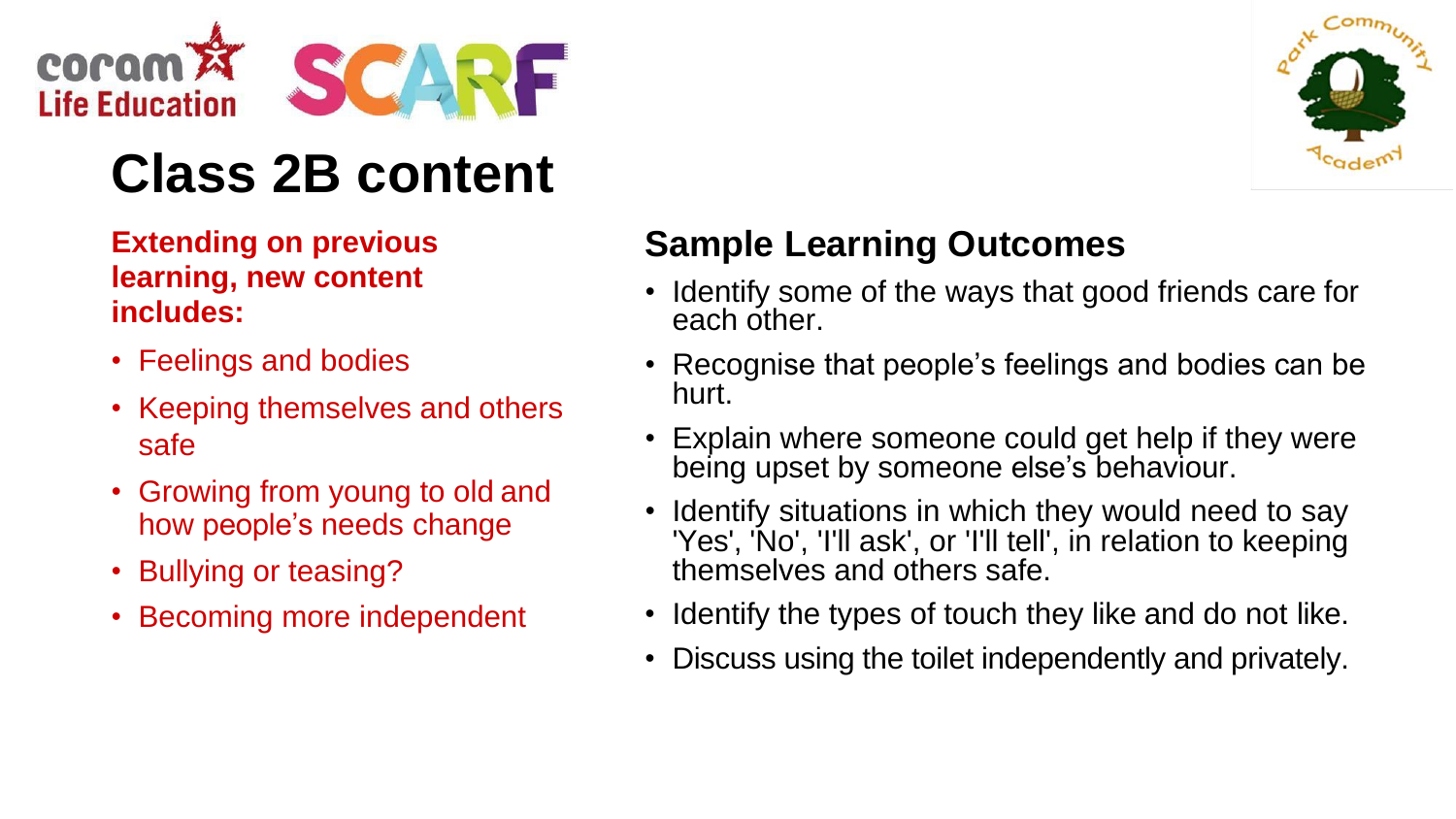

## **Class 2HD Content**

#### **Extending on previous learning, new content to include:**

- Bullying including online.
- How our actions/words make others feel.
- Safe and unsafe situations
- Understanding risk
- Consent
- Hygiene and healthy teeth.



- Recognise and describe appropriate behaviour online as well as offline
- Read 'My Mouth is a Volcano' and discuss making the right choices/managing feelings.
- Discuss about feeling unsafe and what we can do
- Visit from school nurse/dentist to discuss healthy teeth and gums.
- Role play asking permission to use a friend's toy and what happens if they say 'no'.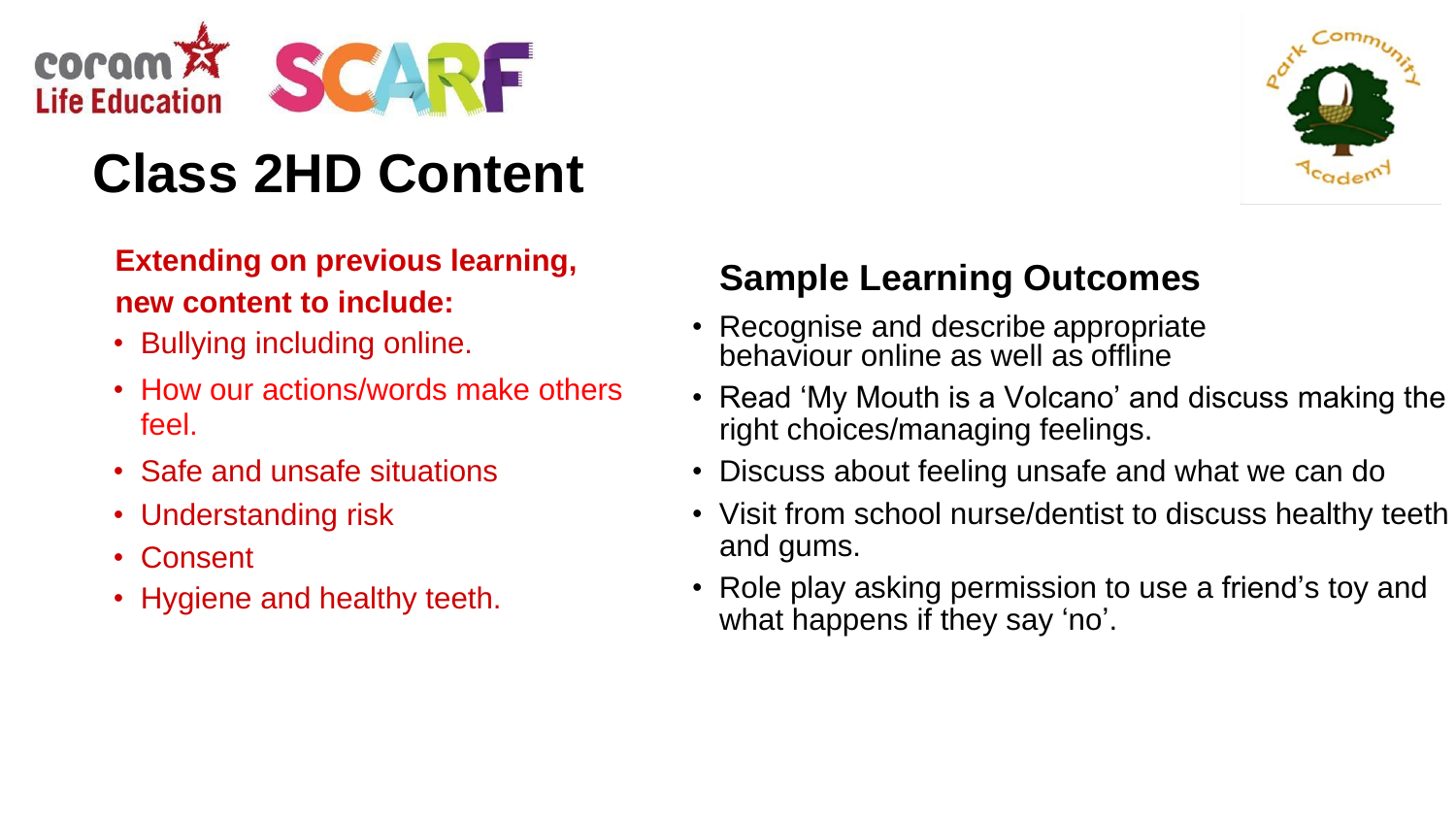

### **Class 2M content**

**Extending on previous learning, new content to include:**

- Change including bereavement
- Images in the media
- Protecting personal information online
- Different types of relationships
- Healthy/unhealthy relationships (friendships)
- Discrimination/consequences
- Understanding risks
- Making informed choices
- My Body

#### \*Please see **Appendix 1** for additional SRE content.

- Explain some of the feelings someone might have when they lose something important to them.
- Identify when it is appropriate to allow someone into their body space.
- Recognise who they have positive healthy relationships with.
- Recognise that repeated name calling is a form of bullying.
- Identify what we use our body parts for, including, that our genitals help us to make babies when we are older.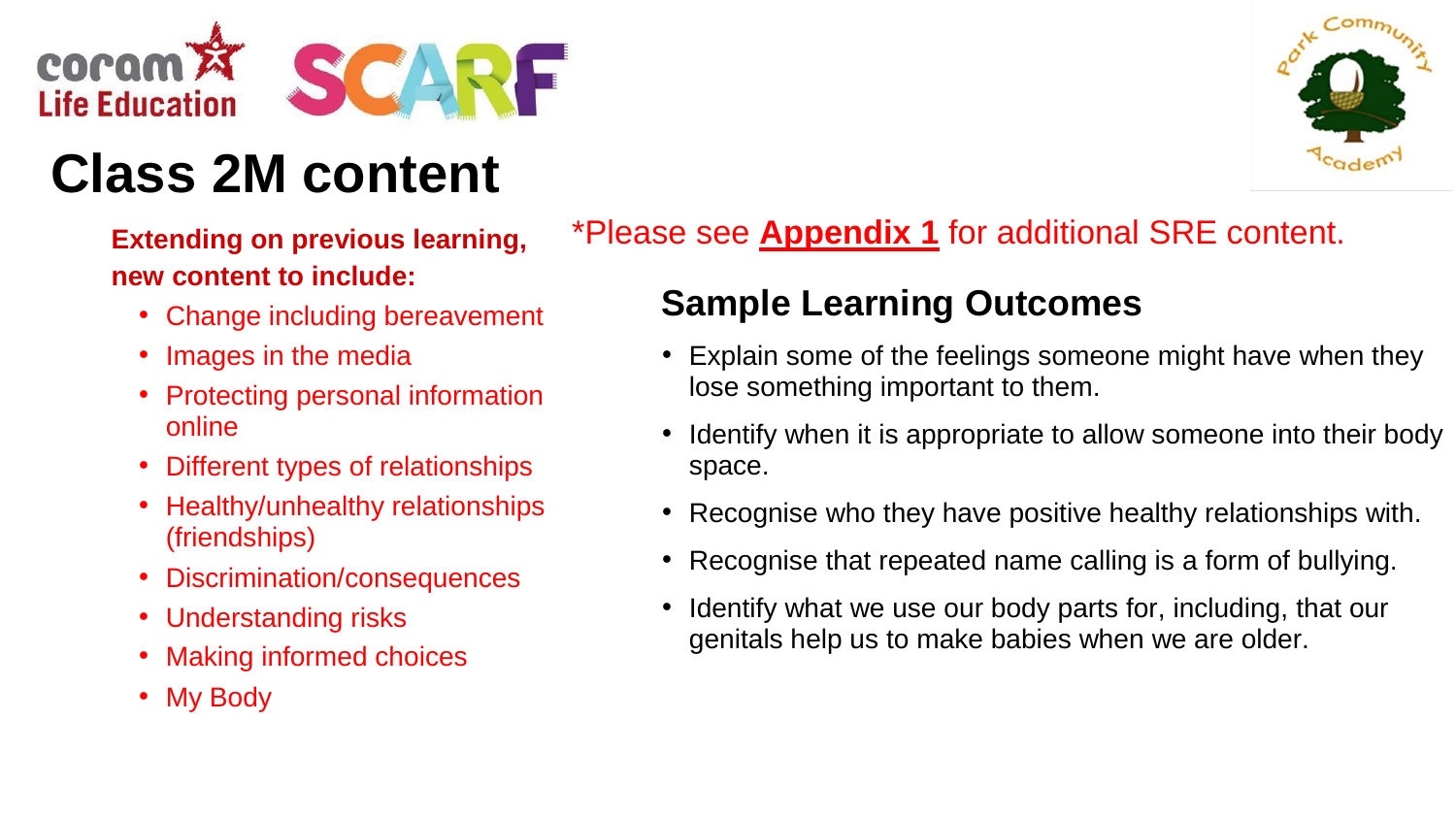



### **Class 2HY content**

#### **Extending on previous learning, new content to include:**

- Good and not so good feeling
- Marriage and other relationships
- Consequences of our actions
- Recognise and challenge stereotypes
- Pressure to behave in an unacceptable, unhealthy or risky way and how to resist this.

\*Please see **Appendix 1** for additional SRE content.

- Suggest reasons why young people sometimes fall out with their parents.
- Discuss the reasons why a person would want to be married, or live together, or have a civil ceremony.
- Define what is meant by 'being' responsible'.
- Understand and identify stereotypes, including those promoted in the media.
- Understand that we can be influenced both positively and negatively.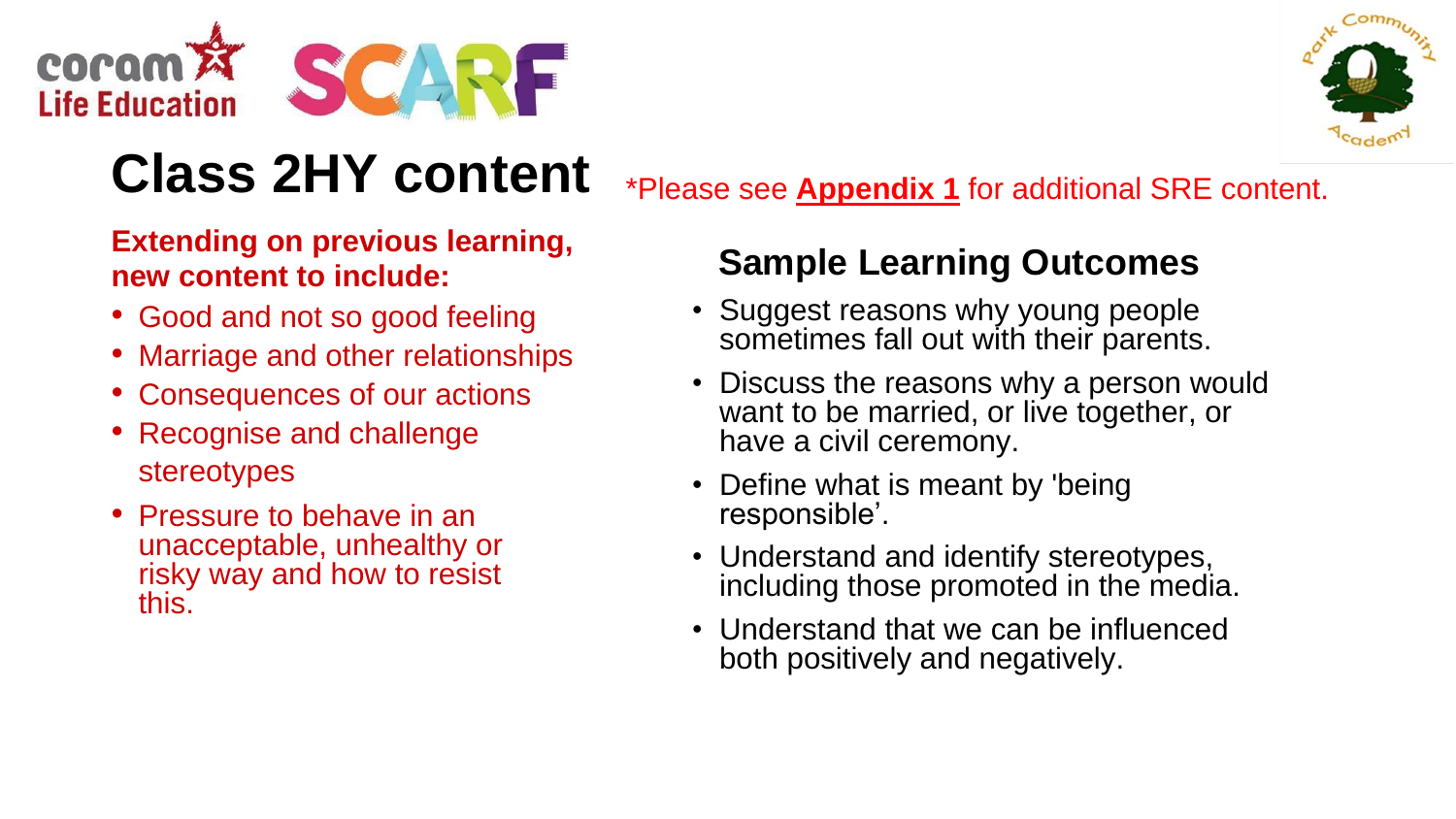



### **Class 2H content**

**Extending on previous learning, new content to include:**

- Unhealthy relationships
- Risky behaviour
- Using social media safely
- Types of bullying including homophobic
- Keeping personal information private online

\*Please see **Appendix 1** for additional SRE content.

- Recognise some of the feelings associated with feeling excluded or 'left out'.
- Identify what things make a relationship unhealthy.
- Explore and share their views about decision making when faced with a risky situation.
- Recognise that people aren't always who they say they are online.
- Recognise that some people can get bullied because of the way they express their gender.
- Know how to protect personal information online.